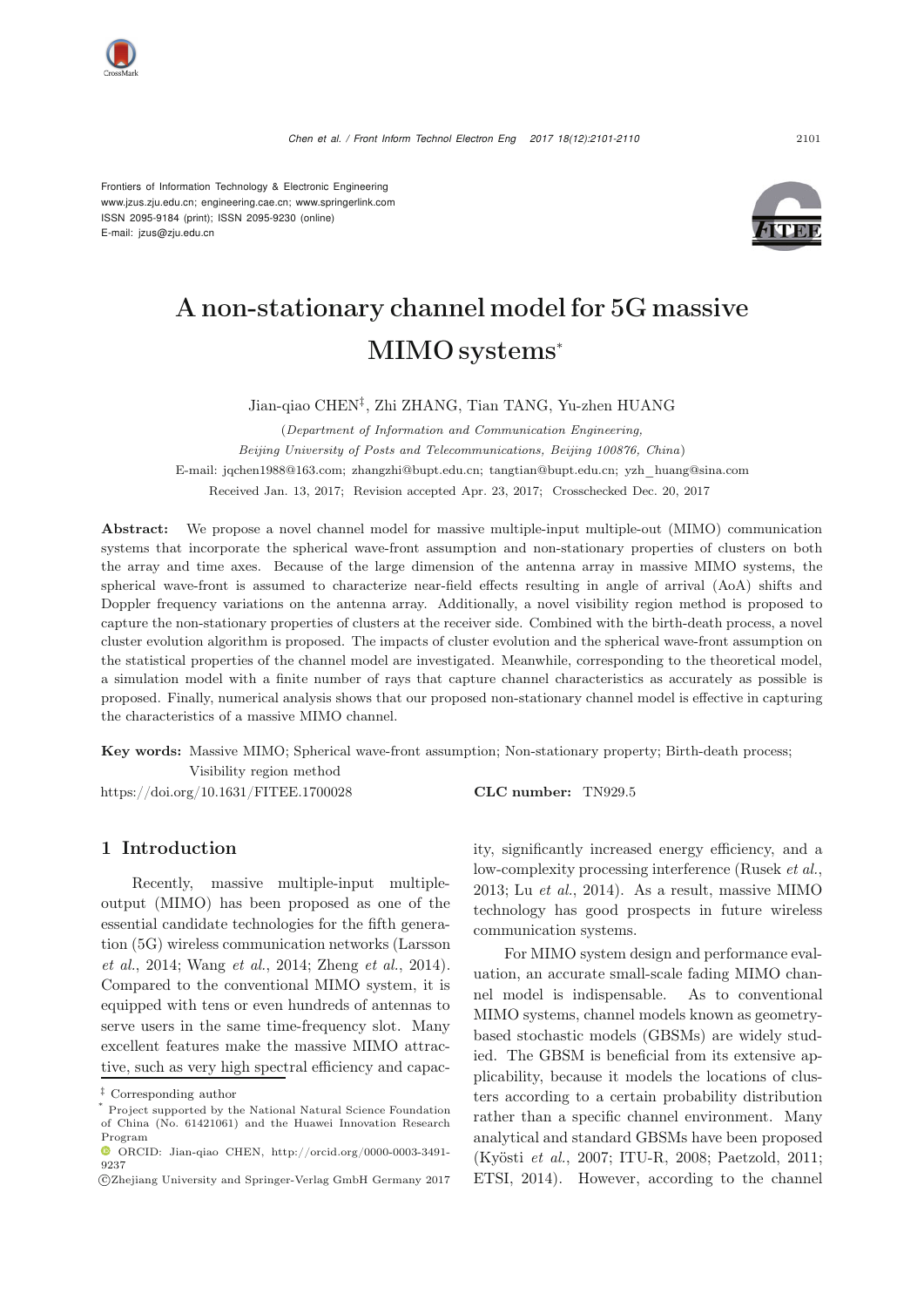measure[ments](#page-9-10) [in](#page-9-10) [Gao](#page-9-10) *[et al.](#page-9-9)* [\(2012](#page-9-9)) and Payami and Tufvesson [\(2012](#page-9-10)), there are two characteristics that make the conventional MIMO channel models not effective for application to model massive MIMO channels directly. First, the far-field propagation assumption (always defined to be greater than the Rayleigh distance [\(Yaghjian, 1986\)](#page-9-11)) is no longer valid with a large number of antennas. Therefore, the wave-front should be assumed as spherical instead of plane. The effect of the spherical wave-front assumption was analyzed in [Bohagen](#page-9-12) *et al.* [\(2006\)](#page-9-12).

Second, non-stationary properties of clusters can be observed on large antenna arrays. In other words, different antenna elements may observe different sets of clusters. Thus, the wide-sense stationary (WSS) assumption of clusters for conventional MIMO is not satisfied for massive MIMO channels. The methods of describing non-stationary properties of clusters can be divided mainly into two categories: the birth-death process and visibility region method. The birth-death process is introduced to describe clust[er](#page-9-13) [evolution](#page-9-13) [on](#page-9-13) [the](#page-9-13) [time](#page-9-13) [axis](#page-9-13) [\(](#page-9-13)Babich and Lombardi, [2000;](#page-9-13) [Zwick](#page-9-14) *et al.*, [2000,](#page-9-14) [2002](#page-9-15); [Chong](#page-9-16) *et al.*, [2005](#page-9-16)) at first, and then it is extended to the antenna array [\(Wu SB](#page-9-17) *et al.*, [2014](#page-9-17), [2015;](#page-9-18) [Wu HL](#page-9-19) *et al.*, [2015\)](#page-9-19). In these channel models, the cluster evolves separately on the transmit and receive antennas based on the birth-death process, and then existing clusters are randomly paired to determine to which transmit and receive antennas each cluster is observable. A brief description of the algorithm flow is shown in Section 2. Although cluster evolution based on the birth-death process has proved effective, it has disadvantages, such as its complexity and time-consuming theoretical analysis, and its lack of intuitive geometric characteristics between clusters and the antenna array. The visibility region method has been widely inve[stigated](#page-9-22) [\(Liu](#page-9-22) *[et al.](#page-9-20)*, [2012;](#page-9-20) Gao *[et al.](#page-9-21)*, [2013](#page-9-21); Li *et al.*, [2015](#page-9-22); Xie *[et al.](#page-9-23)*, [2015\)](#page-9-23), and different definitions of the visibility region determine different methods of describing cluster evolution. The visibility region is typically assigned to a geometric region in which the antenna is visible to the corresponding cluster, and the cluster is active (contributing to the impulse response) upon entering the visibility region. From this perspective, the visibility region method is more naturally integrated into the channel model based on stochastic geometry.

In this paper, a novel scheme is proposed to

capture the spherical wave-front effect and nonstationary properties of clusters on both the array and time axes for the massive MIMO channel model. This paper is summarized as follows. First, assuming a spherical wave-front, expressions for calculating AoA shifts, Doppler frequencies, and channel coefficients are derived in detail, including the lineof-sight (LOS) and non-line-of-sight (NLOS) components. Second, a novel visibility region method is proposed to describe cluster evolution on the receive antenna; then, combined with the birthdeath process, a novel cluster evolution algorithm is given. Third, the impacts of the spherical wavefront assumption and cluster evolution on the statistical properties of our proposed model are investigated. A corresponding simulation model for the theoretical model with a finite number of rays is proposed.

## 2 Preliminaries of the birth-death process

The birth-death process can effectively reproduce the non-stationary properties of clusters in massive MIMO channels on both the array and time axes. Assume the initial number of clusters  $N$  and the initial cluster set of the first transmit (receive) antenna  $C_1 = \{c_x \mid x = 1, 2, ..., N\}$  at the initial time instant t are given, where  $c_x$  represents Cluster<sub>x</sub>, and the subscript  $x$  represents the  $x$ th cluster in the cluster set. The clusters in cluster set  $C_1$  evolve according to the birth-death process to recursively generate cluster sets of the rest of the antennas at the transmitter (receiver) side at the initial time  $t$ , i.e.,  $C_{n-1}(t) \stackrel{E}{\rightarrow} C_n(t)$ ,  $(n = 2, 3, ...),$  where the operator  $\stackrel{E}{\rightarrow}$  denotes cluster evolution on either the array or time axis. Cluster evolution on both the array and time axes is determined by the cluster generation rate and the recombination rate. As the cluster evolution occurs, the disappearing cluster members are eliminated from all cluster sets, and the newly generated cluster members are added to corresponding cluster sets. Because each cluster evolves gradually on both the array and time axes, it will not appear again after its disappearance. Therefore, antenna correlations are naturally embedded in the generation process.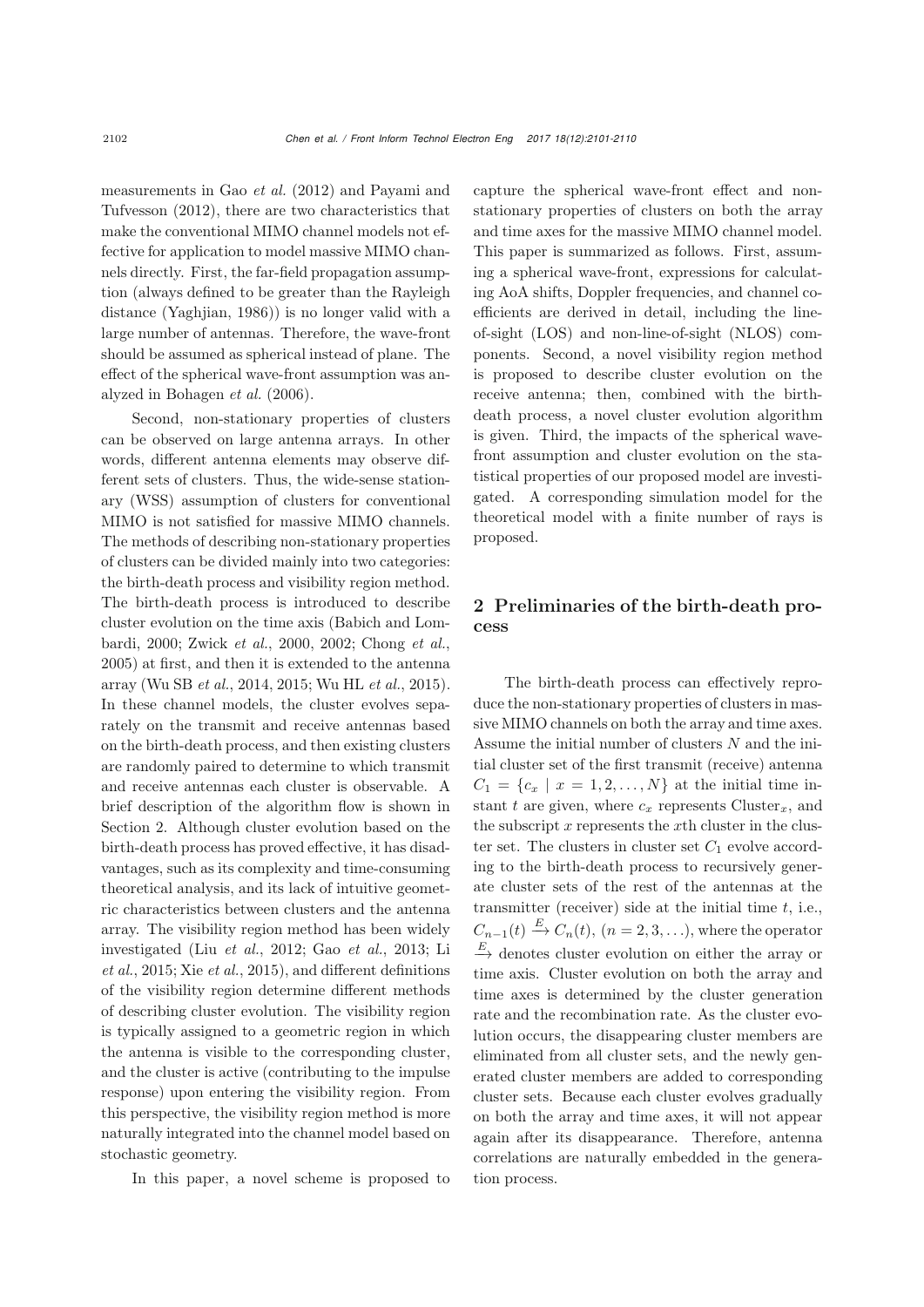### 3 Theoretical non-stationary massive MIMO channel model

#### 3.1 Channel impulse response

Our proposed channel model for massive MIMO is illustrated in Fig. [1.](#page-2-0) When calculating the channel impulse response, two important characteristics should be considered in massive MIMO channels. First, the far-field assumption for conventional MIMO channel models is not fulfilled as the dimension of the antenna array becomes large. As a result, the wave-front should be assumed to be spherical. An example of the nth cluster of the receive antenna array is shown in Fig. [1.](#page-2-0) The spherical wave-front of each wireless link results in AoA shifts and the Doppler frequencies on the antenna array are no longer the same for each antenna element. Therefore, they should be determined by geometrical relationships. Second, the non-stationary properties of clusters on the antenna array mean that a cluster may be observed only by a partial set of antennas on the antenna array in massive MIMO channel models. Let  $\text{Ant}_l^{\text{T}}$  represent the *l*<sup>th</sup> antenna of the transmit array and  $\text{Ant}_k^{\text{R}}$  represent the *k*<sup>th</sup> antenna of the receive array. Examples are given in Fig. [1.](#page-2-0) On one hand, Cluster<sub>n+1</sub> is observed by  $\text{Ant}_l^T$  but is not observed by  $\text{Ant}_k^R$ . Conversely, Cluster<sub>n+2</sub> is observed by  $\text{Ant}_k^R$  but is not observed by  $\text{Ant}_l^T$ . On the other hand, Cluster<sub>n</sub> is observed by both  $\text{Ant}_l^{\text{T}}$  and  $\text{Ant}_k^R$ . These situations imply that different antenna elements may observe different sets of clusters.



<span id="page-2-0"></span>Fig. 1 A theoretical channel model for massive MIMO systems

Assume that the transmitter and receiver are equipped with uniform linear arrays (ULAs) with  $M_{\rm T}$  and  $M_{\rm R}$  omnidirectional antenna elements, respectively. The coordinates of  $\text{Ant}_1^{\text{T}}$  and  $\text{Ant}_1^{\text{R}}$  are  $(0, 0)$  and  $(D, 0)$ , respectively, where D is the horizontal distance between the transmitter and receiver.

The maximum Doppler frequency and carrier wavelength are denoted as  $f_{\text{max}}$  and  $\lambda$ , respectively. The counterclockwise direction is considered as the positive direction. Key parameter definitions are given in Table [1.](#page-3-0) Assume that the mean power of the nth cluster is  $P_n$ , the LOS Rician factor is  $K$ , and each cluster consists of  $M$  rays. The channel coefficient  $h_{kl,n}(t)$  of the Cluster<sub>n</sub> between  $\text{Ant}_l^{\text{T}}$  and  $\text{Ant}_k^{\text{R}}$  is presented as

$$
h_{kl,n}(t) = \underbrace{\delta(n-1)\sqrt{\frac{K}{K+1}}}_{\text{LOS}} \exp\left(j(2\pi f_{kl}^{\text{LOS}}t + \varphi_{kl}^{\text{LOS}})\right) + \underbrace{\sqrt{\frac{P_n}{K+1}}}_{\text{NLOS}} \lim_{n \to \infty} \frac{1}{\sqrt{M}} \sum_{i=1}^{M} \exp\left(j(2\pi f_{kl,n,i}^{\text{NLOS}} + \varphi_{kl,n,i}^{\text{NLOS}})\right).
$$
\n(1)

The calculation of channel coefficients can be divided into the LOS component and NLOS component. For the LOS component, the received phase of  $\text{Ant}_k^{\text{R}}$  from  $\text{Ant}_l^{\text{T}}$  can be expressed as

$$
\varphi_{kl}^{\text{LOS}} = \varphi_0 + \frac{2\pi}{\lambda} (D_{kl}^{\text{LOS}} - D_l^{\text{LOS}}),\tag{2}
$$

where

$$
D_{kl}^{\text{LOS}} =
$$
  
\n
$$
\{[(l-1)\delta_{\text{T}}\cos(\beta_{\text{T}}) - (k-1)\delta_{\text{R}}\cos(\beta_{\text{R}}) - D]^2
$$
  
\n
$$
+ [(l-1)\delta_{\text{T}}\sin(\beta_{\text{T}}) - (k-1)\delta_{\text{R}}\sin(\beta_{\text{R}})]^2\}^{1/2},
$$
  
\n
$$
D_l^{\text{LOS}} = \{[(l-1)\delta_{\text{T}}\cos(\beta_{\text{T}}) - D]^2
$$
  
\n
$$
+ [(l-1)\delta_{\text{T}}\sin(\beta_{\text{T}})]^2\}^{1/2}.
$$
\n(4)

The AoA of the LOS component from  $Ant_l^T$  to  $\text{Ant}_k^{\text{R}}$  can be computed as

$$
\theta_{kl}^{\text{LOS}} = \arcsin\left(\frac{(k-1)\delta_{\text{R}}\sin(\beta_{\text{R}}) - (l-1)\delta_{\text{T}}\sin(\beta_{\text{T}})}{D_{kl}^{\text{LOS}}}\right). \tag{5}
$$

The Doppler frequency of the LOS component between  $\text{Ant}_l^{\text{T}}$  and  $\text{Ant}_k^{\text{R}}$  can be computed as

$$
f_{kl}^{\text{LOS}} = f_{\text{max}} \cos(\theta_v - \theta_{kl}^{\text{LOS}}). \tag{6}
$$

For the NLOS component, the received phase of  $\text{Ant}_k^R$  from  $\text{Ant}_l^T$  via the *i*<sup>th</sup> ray within the *n*<sup>th</sup> cluster can be expressed as

$$
\varphi_{kl,n,i}^{\text{NLOS}} = \varphi_0 + \frac{2\pi}{\lambda} (D_{kl,n,i}^{\text{T}} + D_{kl,n,i}^{\text{R}}), \tag{7}
$$

where

$$
D_{kl,n,i}^{\mathrm{T}} = \{ [D_n^{\mathrm{T}} \cos(\alpha_{n,i}^{\mathrm{T}}) - (l-1)\delta_{\mathrm{T}} \cos(\beta_{\mathrm{T}})]^2 + [D_n^{\mathrm{T}} \sin(\alpha_{n,i}^{\mathrm{T}}) - (l-1)\delta_{\mathrm{T}} \sin(\beta_{\mathrm{T}})]^2 \}^{1/2},
$$
(8)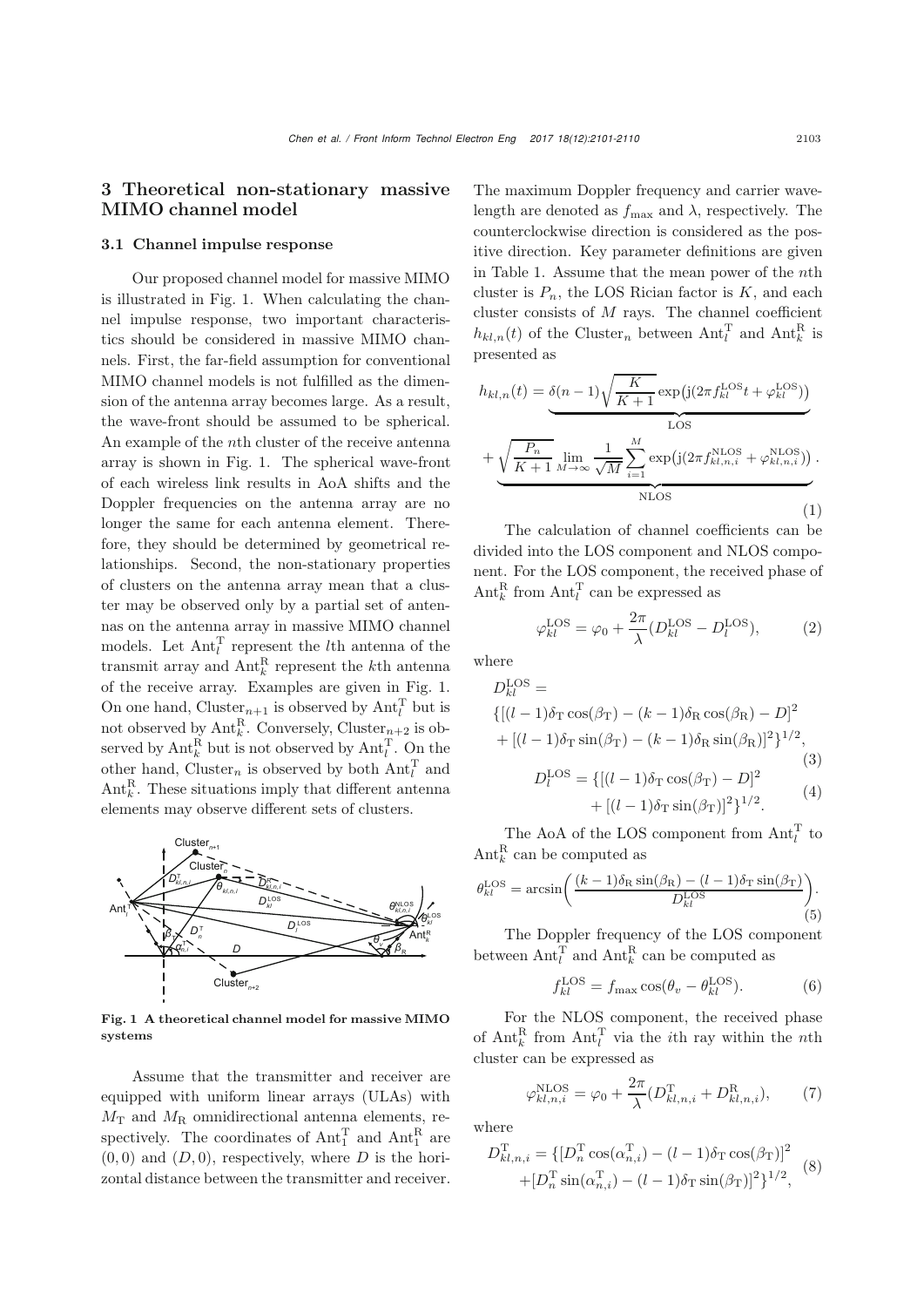<span id="page-3-0"></span>Table 1 Definition of key geometry parameters

| Symbol                                                                                                                                      | Description                                                                                                 |
|---------------------------------------------------------------------------------------------------------------------------------------------|-------------------------------------------------------------------------------------------------------------|
| $\delta_{\rm T}(\delta_{\rm R})$                                                                                                            | Antenna spacing of the transmit (receive) antenna array                                                     |
| $\beta_{\rm T}(\beta_{\rm R})$                                                                                                              | Tilt angles of the transmit (receive) antenna array                                                         |
| $l(k), M_{\rm T}(M_{\rm R})$                                                                                                                | The index of the transmit (receive) antenna and total number of transmit (receive) antennas                 |
| $D_n^{\rm T}$                                                                                                                               | Distance between the <i>n</i> th cluster and the first transmit antenna                                     |
| $D_l^{\text{LOS}}$                                                                                                                          | LOS distance between the lth transmit antenna and the first receive antenna                                 |
|                                                                                                                                             | LOS distance between the lth transmit antenna and the kth receive antenna                                   |
| $D^{\text{LOS}}_{kl} \over D^{\text{T}}_{kl,n,i} \over D^{\text{R}}_{kl,n,i} \over \theta^{\text{LOS}}_{kl} \over \theta^{\text{LOS}}_{kl}$ | Distance between the <i>n</i> th cluster and the <i>l</i> th transmit antenna via the <i>i</i> th ray       |
|                                                                                                                                             | Distance between the <i>n</i> th cluster and the <i>k</i> th receive antenna via the <i>i</i> th ray        |
|                                                                                                                                             | AoA of the LOS component from the lth transmit to the kth receive antenna                                   |
|                                                                                                                                             | AoA from the lth transmit and the kth receive antenna via the ith ray within the nth cluster                |
| $\theta_{kl,n,i}^{\text{NLOS}}$<br>$\alpha_{n,i}^{\text{T}}$                                                                                | Angle of departure (AoD) from the first transmit antenna to the <i>n</i> th cluster via the <i>i</i> th ray |
| $\theta_v$                                                                                                                                  | Direction of movement of the receive antenna                                                                |

$$
D_{kl,n,i}^{\rm R} = \{ [D_n^{\rm T} \cos(\alpha_{n,i}^{\rm T}) - (k-1)\delta_{\rm R} \cos(\beta_{\rm R}) - D]^2 + [D_n^{\rm T} \sin(\alpha_{n,i}^{\rm T}) - (k-1)\delta_{\rm R} \sin(\beta_{\rm R})]^2 \}^{1/2}.
$$
 (9)

The AoA of the ith ray within the nth cluster from  $\text{Ant}_l^{\text{T}}$  to  $\text{Ant}_k^{\text{R}}$  can be computed as

$$
\theta_{kl,n,i}^{\text{NLOS}} = \arcsin\left(\frac{(k-1)\delta_{\text{R}}\sin(\beta_{\text{R}}) - D_n^{\text{T}}\sin(\alpha_{n,i}^{\text{T}})}{D_{kl,n,i}^{\text{R}}} \right). \tag{10}
$$

The Doppler frequency of the ith ray within the nth cluster from  $\text{Ant}_l^{\text{T}}$  to  $\text{Ant}_k^{\text{R}}$  can be computed as

$$
f_{kl,n,i}^{\text{NLOS}} = f_{\text{max}} \cos(\theta_v - \theta_{kl,n,i}^{\text{NLOS}}). \tag{11}
$$

#### 3.2 Clusters evolution on the array axis

So far, the impulse responses of the proposed model have been derived in detail from Eqs.  $(1)$ – $(11)$ based on geometric relationships. However, Eq. (1) holds if and only if  $Cluster_n \in \{C_l^T \cap C_k^R\}$ , where  $C_l^{\rm T}$  and  $C_k^{\rm R}$  represent the cluster set in which clusters are observed by  $\text{Ant}_l^{\text{T}}$  to  $\text{Ant}_k^{\text{R}}$ , respectively. In this section, we propose a novel visibility region method to describe the cluster evolution at the receiver side. Then, combined with the birth-death process at the transmitter side, a novel cluster evolution algorithm is proposed (Algorithm [1\)](#page-3-1). The time index is temporarily dropped because cluster evolution on the time axis is not considered in this subsection. The process of cluster evolution on the array axis includes two parts.

1. Clusters evolve on the transmit antenna array according to the birth-death process, which has been widely investigated in articles [\(Wu SB](#page-9-17) *et al.*, [2014](#page-9-17), [2015;](#page-9-18) [Wu HL](#page-9-19) *et al.*, [2015](#page-9-19)). First, assume the initial number of clusters is  $N$  and the initial cluster set of the first transmit antenna  $C_1^{\mathrm{T}} = \{c_x^{\mathrm{T}} \mid$ 

### Algorithm 1 Evolution process of rays within clusters

**Input:** set the initial parameters of  $C_1^{\mathrm{T}}$ , and evolve on the transmit antenna array to recursively generate the cluster sets of the rest of the antennas according to the birth-death process.

1: **for** number of transmit antennas  $l \in [1, M_T]$  **do**<br>2: **for** number of clusters in the cluster set  $C_t^T$  **c** 

2: **for** number of clusters in the cluster set  $C_l^T$  do 3: Set the total number of rays within the cluster,

and compute the offset angles of rays according to the uniform power sub-path method;

- 4: **for** number of rays within the *n*th cluster  $i \in$  $[1, M]$  do
- 5: **for** number of receive antennas  $k \in [1, M_R]$ do
- 6: Compute distance between the lth transmit antenna and the nth cluster via the ith ray;
- 7: Compute distance between the kth receive antenna and the nth cluster via the ith ray;
- 8: Compute the power distribution against emitted direction via the ith ray under the given PAS;
- 9: Compute the visibility gain of the ith ray corresponding to the kth receive antenna; 10: Set a threshold and if visibility gain exceeds the threshold, the ith ray will be added to the ray sets visible to the kth receive antenna;

11: end for 12: end for

<span id="page-3-1"></span>13: end for

14: end for

**Output:**  $C_l^{\text{T}}$   $(l = 1, 2, ..., M_{\text{T}})$ .

 $x = 1, 2, \ldots, N$  is given, where  $c_x^{\mathrm{T}}$  is a representation of  $Cluster_x$  corresponding to the first transmit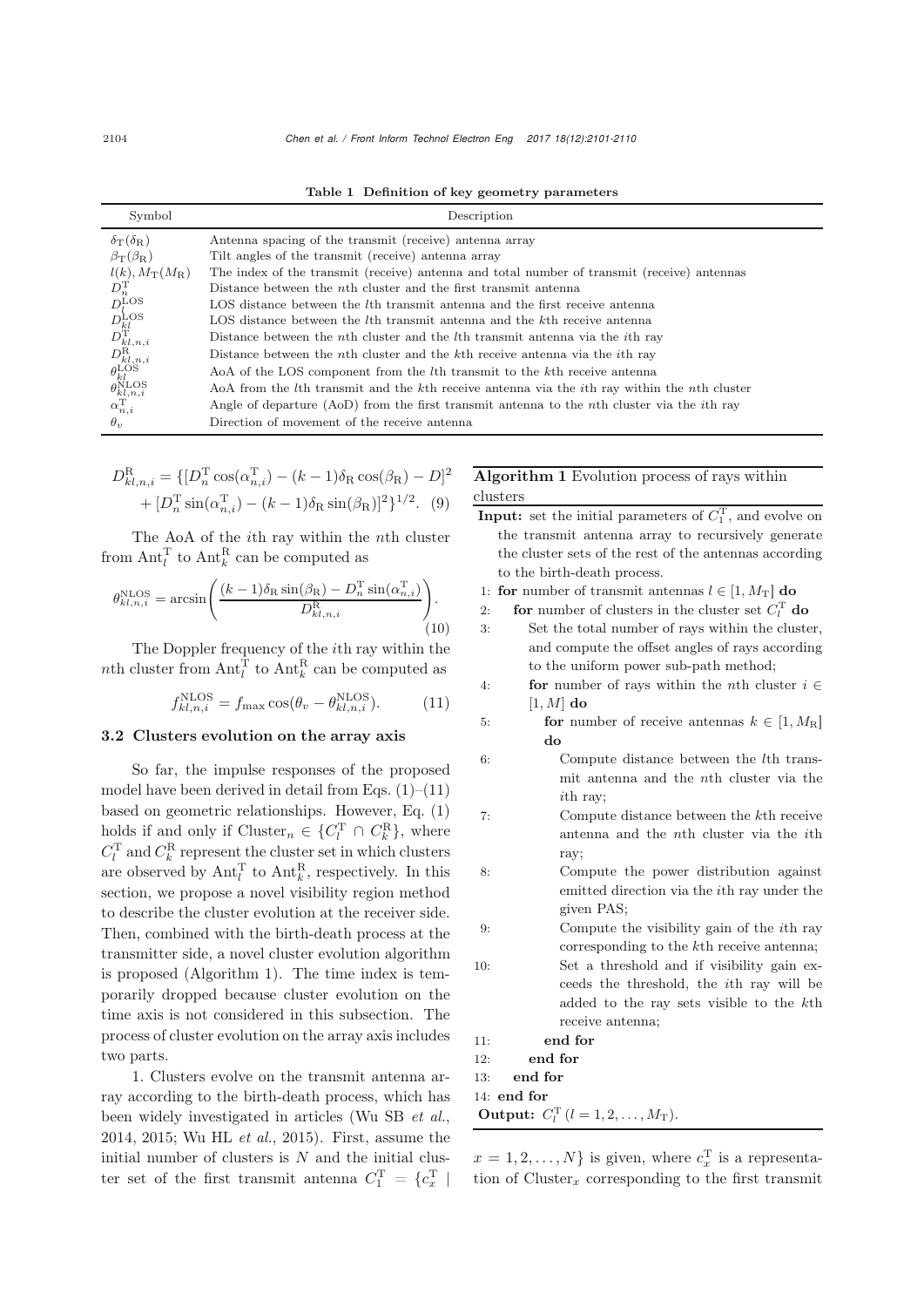antenna. The position of  $c_x^{\mathrm{T}}$  can be determined by the AoD of  $Cluster_x$  and the distance between the Cluster<sub>x</sub> and the origin of coordinates. These two initial parameters can be generated according to statistical distribution. Herein, let us assume that the distance satisfies the uniform distribution  $U(0, 25)$ , and AoD satisfies the wrapped Gaussian distribution  $N(0.78, 0.11^2)$ , which is based on the standard WIN-NER II channel model [\(Kyösti](#page-9-5) *et al.*, [2007](#page-9-5)). Then, the clusters in cluster set  $C_1^{\rm T}$  evolve on the array axis to recursively generate the cluster sets of the rest of the antennas according to the birth-death process, namely  $C_{l-1}^{T}(t) \xrightarrow{E} C_{l}^{T}(t)$   $(l = 2, 3, ..., M_T)$ .

2. Herein, a novel visibility region method is proposed to describe cluster evolution on the receive antenna array after cluster sets  $C_l^{\mathrm{T}}$  have been obtained. In general, a cluster is composed of some rays, which are distinguished from each other by different angles. Thus, it is more reasonable to describe a visibility region in terms of the ray rather than the cluster. Specifically, clusters can be divided into three categories according to the visibility of rays: a wholly visible (WV) cluster means that all the rays within the cluster are visible to the antenna array; a partially visible (PV) cluster means that only part of rays within the cluster are visible to the antenna array; a wholly invisible (WIV) cluster means that all the rays are invisible to the antenna array. An illustration of the WV cluster and PV cluster is shown in Fig. [2.](#page-4-0) As a result, non-stationary properties can be modeled by incorporating the WV and PV clusters and their corresponding parameters.



<span id="page-4-0"></span>Fig. 2 Illustration of the visible region from the ray perspective

In our proposed scheme, the cluster visibility region is described by gains in the visibility of rays within the cluster, which depend on two aspects: the emitting direction from the transmit antenna to the receive antenna via the ray, and the distance between

the transmit antenna and the receive antenna via the ray. Due to re-radiation of a scatterer, many rays with different offset angles within a cluster are generated. Therefore, the number of rays and the offset angles of rays should be determined first. Similar to the 3GPP spatial channel model [\(ETSI](#page-9-8), [2014\)](#page-9-8), the uniform power subpath method is used to calculate offset angles of rays, which are based on the condition of the area of each section, when each ray is equally divided under the power azimuth spectrum (PAS). To ensure that the areas of sections divided by two subsequent offset angles are equal, the area of section under the given PAS can be expressed as

$$
\int_{\theta_1}^{\theta_2} \text{PAS}(\theta, \sigma) d\theta = \frac{1}{a(M+1)},
$$
 (12)

where  $\theta_1$  and  $\theta_2$  denote the offset angles of adjacent rays,  $\sigma$  is the root mean square (RMS) angular spread  $(AS)$ , M is the total number of rays, and a is the normalization factor. If M is odd,  $a = 1$ ; otherwise,  $a = 2$ .

After obtaining the offset angles of rays, the emitting direction from the transmit antenna via the ray can be determined. Due to the re-radiation of the same scatterer, it can be considered that the emitting direction of rays through the scatterer will satisfy the same power distribution function. So, some kind of PAS will be adopted to describe the power distribution against the emitting direction of rays, such as a Laplacian distribution, Gaussian distribution, or uniform distribution [\(Schumacher](#page-9-24) *et al.*, [2002](#page-9-24)). Finally, together with logarithmic functions, which can be used to describe the path-loss between the transmit antenna and receive antenna via the ray, the cluster visibility gain can be calculated. Let us take the Laplacian PAS and free space path-loss function as an example. The visibility gain of the ith ray within the nth cluster can be expressed as

Gain = PL(
$$
D_{kl,n,i}^{\text{T}}
$$
) + PL( $D_{kl,n,i}^{\text{R}}$ )  
+ [ $P_{\text{init}}$  - PL( $D_{kl,n,i}^{\text{T}}$ )] · PAS( $\theta_{kl,n,i}, \sigma$ ), (13)

$$
PAS(\theta, \sigma) = \frac{Q}{\sqrt{2}\sigma} \exp\left(-\frac{\sqrt{2}|\theta - \theta_0|}{\sigma}\right),\qquad(14)
$$

with  $\theta_0 - \Delta \theta \leq \theta \leq \theta_0 + \Delta \theta$ ,

$$
PL(d) = 20 \lg \left( \frac{4\pi d}{\lambda} \right),\tag{15}
$$

$$
\theta_{kl,n,i} = \pi - |\theta_{kl,n,i}^{\text{NLOS}}|,\tag{16}
$$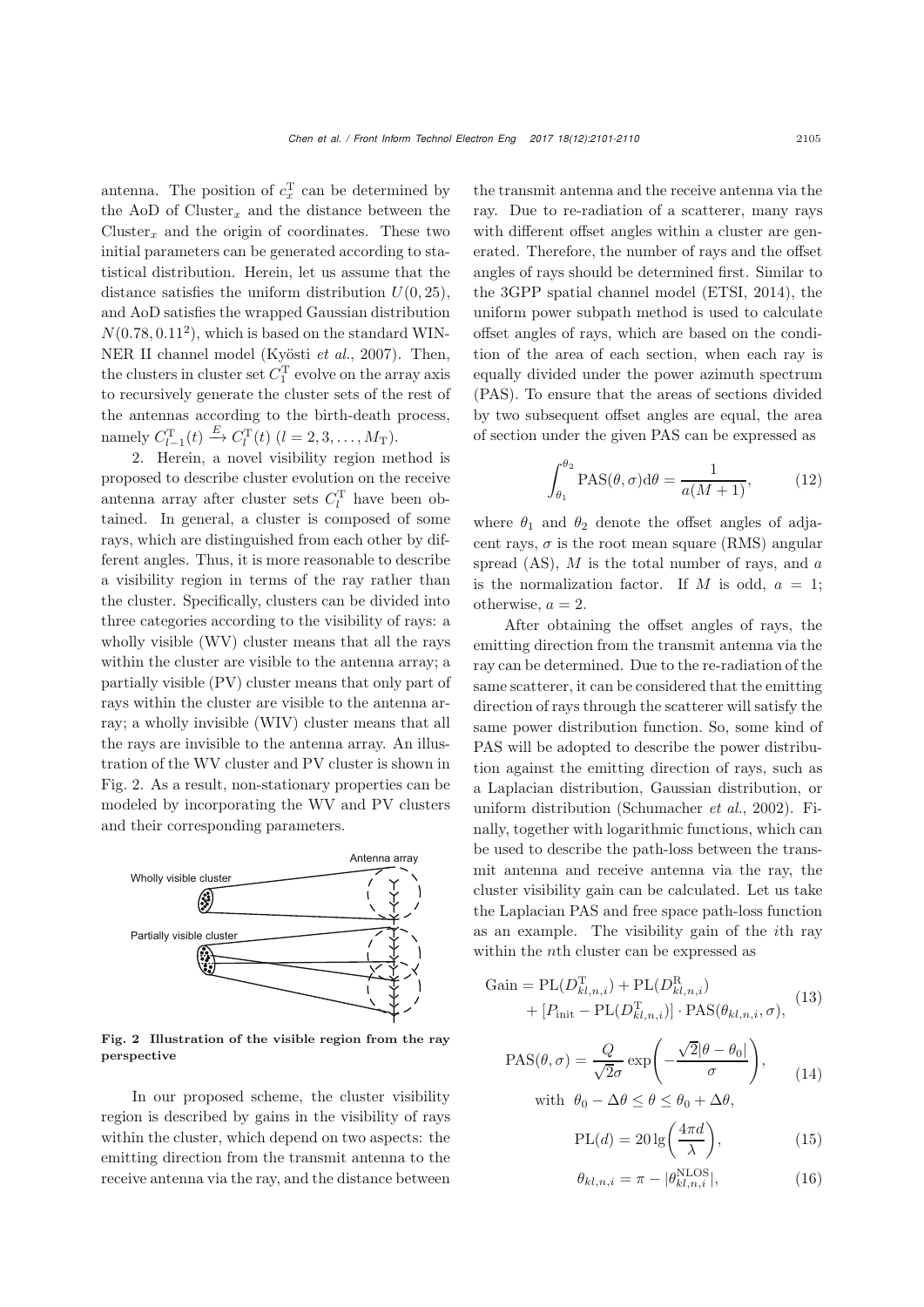$$
\alpha_{n,i}^{\mathrm{T}} = \alpha_n^{\mathrm{T}} + \Delta \theta_i, \ i = 1, 2, \dots, M, \qquad (17)
$$

$$
\Delta \theta_{i+1} = -\frac{1.29\sigma}{\sqrt{2}} \ln \left( \exp\left( -\frac{\sqrt{2} \Delta \theta_i}{\sigma} \right) - \frac{2}{a(M+1)} \right),
$$
  

$$
i = 0, 1, 2, \dots, \lfloor M/2 \rfloor, \tag{18}
$$

where calculations of  $D_{kl,n,i}^{\text{T}}, D_{kl,n,i}^{\text{R}},$  and  $\theta_{kl,n,i}^{\text{NLOS}}$  are related to  $\alpha_{n,i}^{\mathrm{T}}$ , expressed in Eqs. (8)–(10),  $P_{\text{init}}$  is the initial power of the transmit antenna,  $Q$  is the normalization constant,  $\theta_0$  is the average angle,  $\Delta\theta$ is the maximum value range,  $\Delta \theta_i$  is the offset angle of the *i*th ray, and  $|\cdot|$  indicates rounding down.

For each ray within the clusters in  $C_l^{\mathrm{T}}$ , its visibility gain to the entire receive antenna array will be calculated according to Eq. (13). After a threshold is set, which can be determined through measurements in specific scenarios, the visibility of rays within the cluster can be judged. If the ray visibility gain to the receive antenna exceeds the threshold, it becomes visible and is added to the ray sets that are visible to the corresponding receive antenna. The complete algorithm for obtaining ray sets of the entire receive antenna array is shown in Algorithm [1.](#page-3-1)

## 3.3 Cluster evolution on both the array and time axes

By combining the birth-death process on the time axis in [Zwick](#page-9-15) *et al.* [\(2002\)](#page-9-15), cluster evolution on both the array and time axes can be established. In our scheme, the time-variant property of the channel is caused by the movement of both the receiver and clusters. Therefore, parameters  $D_n^{\mathrm{T}}$ ,  $\alpha_{n,i}^{\mathrm{T}}$ ,  $D_{kl,n,i}^{\mathrm{T}}$ ,  $D_{kl,n,i}^{\rm R}$ , and  $\theta_{kl,n,i}^{\rm NLOS}$  become time-variant as  $D_n^{\rm T}(t)$ ,  $\alpha_{n,i}^{\mathrm{T}}(t), \ D_{kl,n,i}^{\mathrm{T}}(t), \ D_{kl,n,i}^{\mathrm{R}}(t), \text{ and } \theta_{kl,n,i}^{\mathrm{NLOS}}(t), \text{ respectively}$ tively. In this case, two aspects should be considered. First, geometrical relationships among the transmitter, the receiver, and clusters need to be updated as time changes. Second, cluster sets of each antenna evolve with time either. Cluster<sub>n</sub> and the receive antenna array move to new positions from t to  $t + \Delta t$ , as shown in Fig. [3.](#page-5-0) Assume Cluster<sub>n</sub> moves in an arbitrary direction  $\theta_{c,n}$  with a speed of  $v_c$ , then at  $t + \Delta t$ , the received phase of  $\text{Ant}_k^{\text{R}}$  from  $\text{Ant}_l^{\text{T}}$  via the ith ray within the nth cluster can be expressed as

$$
\varphi_{kl,n,i}^{\text{NLOS}}(t + \Delta t) = \varphi_0
$$
  
+ 
$$
\frac{2\pi}{\lambda} [D_{kl,n,i}^{\text{T}}(t + \Delta t) + D_{kl,n,i}^{\text{R}}(t + \Delta t)], \quad (19)
$$



<span id="page-5-0"></span>Fig. 3 Geometrical relationship evolution from *t* to  $t + \Delta t$  of the proposed model

where

$$
D_{kl,n,i}^{T}(t + \Delta t)
$$
  
= { $[D_n^{T}(t)\cos(\alpha_{n,i}^{T}(t)) + v_c\Delta t \cos(\theta_{c,n})$   
–  $(l - 1)\delta_{T}\cos(\beta_{T})]^2 + [D_n^{T}(t)\sin(\alpha_{n,i}^{T}(t))$   
+  $v_c\Delta t \sin(\theta_{c,n}) - (l - 1)\delta_{T}\sin(\beta_{T})]^2\}^{1/2}$ , (20)

$$
D_{kl,n,i}^{R}(t + \Delta t)
$$
  
= {[(k-1)\delta\_{R}\cos(\beta\_{R}) + v\Delta t \cos(\theta\_{v}) + D  
- D\_{n}^{T}(t)\cos(\alpha\_{n,i}^{T}(t)) - v\_{c}\Delta t \cos(\theta\_{c,n})]^{2}  
+ [(k-1)\delta\_{R}\sin(\beta\_{R}) + v\Delta t \sin(\theta\_{v})  
- D\_{n}^{T}(t)\sin(\alpha\_{n,i}^{T}(t)) - v\_{c}\Delta t \sin(\theta\_{c,n})]^{2}^{1/2}. (21)

The Doppler frequency of the ith ray within the nth cluster from  $\text{Ant}_l^{\text{T}}$  to  $\text{Ant}_k^{\text{R}}$  at  $t + \Delta t$  can be expressed as

$$
f_{kl,n,i}^{\text{NLOS}}(t+\Delta t) = f_{\text{max}} \cos(\theta_v - \theta_{kl,n,i}^{\text{NLOS}}(t+\Delta t)), (22)
$$

where

$$
\theta_{kl,n,i}^{\text{NLOS}}(t + \Delta t)
$$
\n
$$
= \arcsin\left[\frac{(k-1)\delta_{\text{R}}\sin(\beta_{\text{R}}) + v\Delta t \sin(\theta_{v})}{D_{kl,n,i}^{\text{R}}(t + \Delta t)} - \frac{D_{n}^{\text{T}}(t)\sin(\alpha_{n,i}^{\text{T}}(t)) + v_{c}\Delta t \sin(\theta_{c,n})}{D_{kl,n,i}^{\text{R}}(t + \Delta t)}\right].
$$
\n(23)

In addition to geometrical relationships, cluster sets of each antenna evolve with time as well. As time changes, cluster sets of the transmit antenna evolve based on the birth-death process, which causes clusters in cluster sets to be divided into two categories: survived clusters and newly generated clusters. The geometrical relationships of surviving clusters are updated according to Eqs. (19)–(23). For newly generated clusters, the distributions of the newly generated clusters are initialized according to the method as mentioned in Section 3.2. After  $C_l^{\mathrm{T}}$   $(l = 1, 2, ..., M_{\mathrm{T}})$  at time  $t + \Delta t$  have been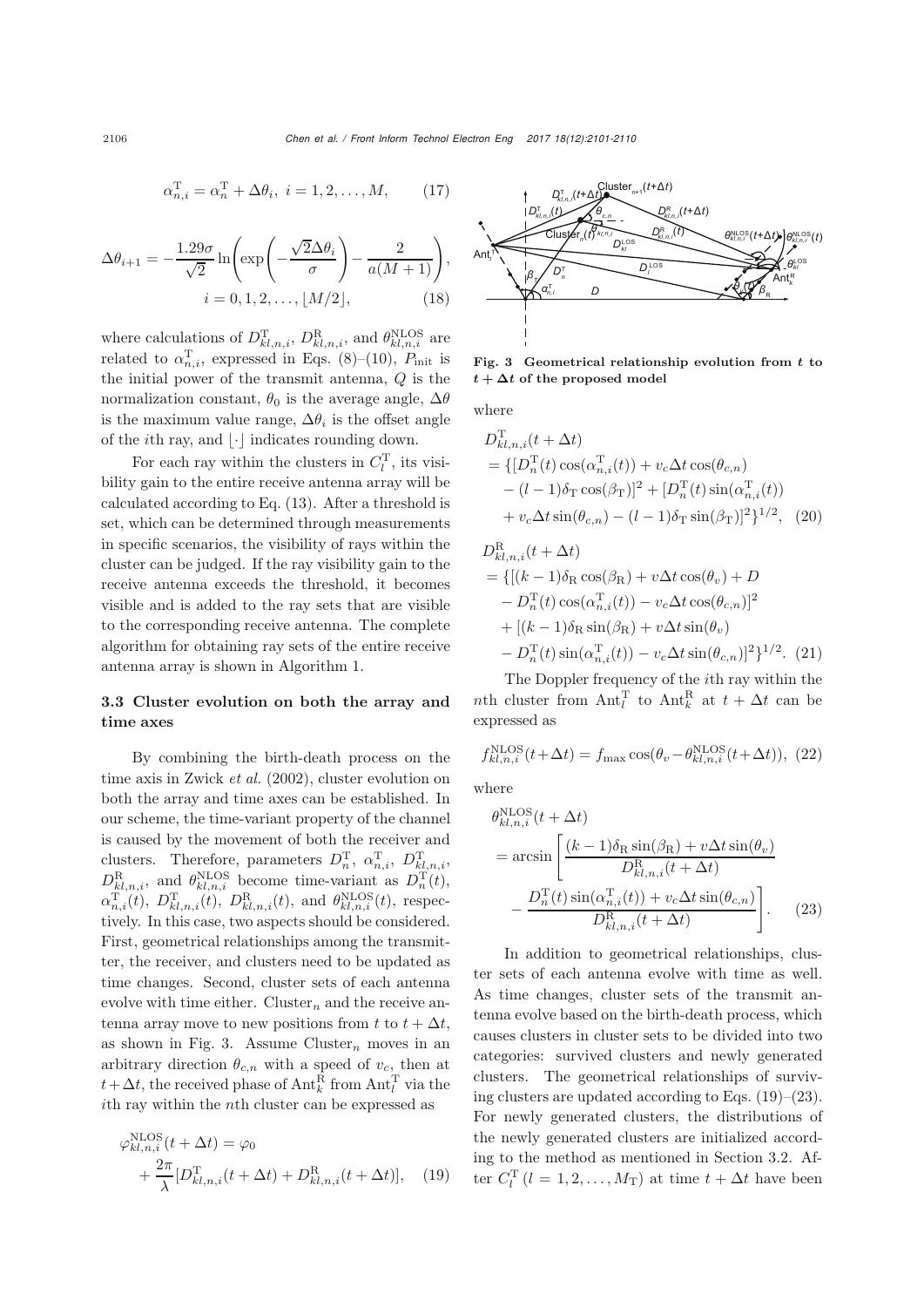obtained, the visibility region method proposed in Section 3.2 is used to describe the cluster evolution on the receive antenna array.

## 4 A corresponding simulation model for the theoretical model

To analyze the spatial-temporal properties of our proposed channel model with cluster evolution on both the array and time axes, the spatialtemporal correlation function will be introduced in this section. Meanwhile, a simulation model with a finite number of rays, which captures channel spatialtemporal properties as accurately as possible, is developed. The spatial-temporal correlation function between the channel gains  $h_{kl,n}(t)$  and  $h_{k'l',n}(t)$  is defined as

$$
\rho_{kl,k'l',n}(\delta_{\rm T}, \delta_{\rm R}, \Delta t; t) = E\left[\frac{h_{kl,n}^*(t)h_{k'l',n}(t + \Delta t)}{|h_{kl,n}^*(t)||h_{k'l',n}(t + \Delta t)|}\right].
$$
\n(24)

Because the LOS component and NLOS components are independent, Eq. (24) can be rewritten as the sum of the spatial-temporal correlation functions of the LOS component and NLOS component, i.e.,

$$
\rho_{kl,k'l',n}(\delta_{\mathrm{T}}, \delta_{\mathrm{R}}, \Delta t; t) \n= \rho_{kl,k'l',n}^{\mathrm{LOS}}(\delta_{\mathrm{T}}, \delta_{\mathrm{R}}, \Delta t; t) + \rho_{kl,k'l',n}^{\mathrm{NLOS}}(\delta_{\mathrm{T}}, \delta_{\mathrm{R}}, \Delta t; t),
$$
\n(25)

where

$$
\rho_{kl,k'l',n}^{\text{LOS}}(\delta_{\text{T}}, \delta_{\text{R}}, \Delta t; t) = \frac{K\delta(n-1)}{K+1} \exp\left(j\phi^{\text{LOS}}\right), (26)
$$

$$
\rho_{kl,k'l',n}^{\text{NLOS}}(\delta_{\text{T}}, \delta_{\text{R}}, \Delta t; t) = \frac{1}{K\delta(n-1)+1} E\left[\lim_{M \to \infty} \frac{1}{\sqrt{M}} \sum_{i=1}^{M} \exp\left(j\phi^{\text{NLOS}}\right)\right],\tag{27}
$$

with

$$
\phi^{\text{LOS}} = 2\pi f_{k'l'}^{\text{LOS}}(t + \Delta t)(t + \Delta t) - 2\pi f_{kl}^{\text{LOS}}(t)t + \varphi_{k'l'}^{\text{LOS}}(t + \Delta t) - \varphi_{kl}^{\text{LOS}}(t),
$$
\n(28)

$$
\phi^{\text{NLOS}} = 2\pi f_{k'l',n,i}^{\text{NLOS}}(t + \Delta t)(t + \Delta t) - 2\pi f_{kl,n,i}^{\text{NLOS}}(t)t + \varphi_{k'l',n,i}^{\text{NLOS}}(t + \Delta t) - \varphi_{kl,n,i}^{\text{NLOS}}(t).
$$
(29)

As shown in Eq. (1), the number of rays is infinite in the proposed theoretical channel model. Therefore, the discrete AoDs  $\alpha_{n,i}^{\mathrm{T}}$  can be represented

by a continuous random variable  $\alpha_n^{\mathrm{T}}$ . Under the given probability density function (PDF) of the AoD  $p_{\alpha_n^{\mathrm{T}}}(\alpha_n^{\mathrm{T}})$ , such as a Laplacian distribution, Gaussian distribution, uniform distribution, and von Mises distribution,  $\rho_{kl,k'l',n}^{\text{NLOS}}(\delta_{\text{T}}, \delta_{\text{R}}, \Delta t; t)$  is computed as

$$
\rho_{kl,k'l',n}^{\text{NLOS}}(\delta_{\text{T}}, \delta_{\text{R}}, \Delta t; t) = \int_{-\pi}^{-\pi} \exp(j\phi^{\text{NLOS}}) p_{\alpha_n^{\text{T}}}(\alpha_n^{\text{T}}) d\alpha_n^{\text{T}}.
$$
\n(30)

However, a channel simulator with infinite rays is not practical because of the high complexity of implementation. Therefore, a simulation model that aims at approximating  $\rho_{kl,k'l',n}^{\rm NLOS}(\delta_{\rm T},\delta_{\rm R},\Delta t;t)$  with finite and discrete AODs  $\alpha_{n,i}^{\mathrm{T}}$  should be discussed. Our proposed method is as follows. Given the PDF that  $\alpha_n^{\rm T}$  satisfies in the theoretical channel, the uniform power subpath method is used to calculate the offset angles with the PAS satisfying the same PDF; e.g., if  $\alpha_n^{\mathrm{T}}$  satisfies the Laplacian distribution, offset angles are calculated under the Laplacian PAS. Then, the  $\alpha_{n,i}^{\mathrm{T}}$  will be obtained. As can be imagined, the simulation model will be approximately equal to the theoretical model with enormous rays. Thus, the approximated value can be expressed as

$$
\rho_{kl,k'l',n}^{\text{NLOS}}(\delta_{\text{T}}, \delta_{\text{R}}, \Delta t; t) \approx \frac{1}{M} \sum_{i=1}^{M} \exp(j\phi^{\text{NLOS}}). \tag{31}
$$

#### 5 Numerical results and analysis

In this section, numerical results are provided to analyze and verify the proposed channel model. To perform numerical analysis, corresponding parameters are generated according to Section 3. Assume that the parameters for the birth-death process are the same as those in [Wu HL](#page-9-19) *et al.* [\(2015\)](#page-9-19). The Laplacian PAS and free space path-loss function are used when calculating the visibility region gain. For the theoretical channel model, the offset angles of rays within the cluster are assumed to obey the Laplacian distribution. Therefore, the PDF of angles of rays within the nth cluster can be expressed as

$$
p_{\alpha_n^{\mathrm{T}}}(\alpha_n^{\mathrm{T}}) = \frac{1}{2b} \exp\left(-\frac{|\alpha_n^{\mathrm{T}} - \mu|}{b}\right), \ \alpha_n^{\mathrm{T}} \in (-\pi, \pi],\tag{32}
$$

where b is the scale parameter, and  $\mu$  is the position parameter.

By setting the number of rays  $M = 20$ , an example of the maximum power deviation of rays within the cluster for different antenna pairs is depicted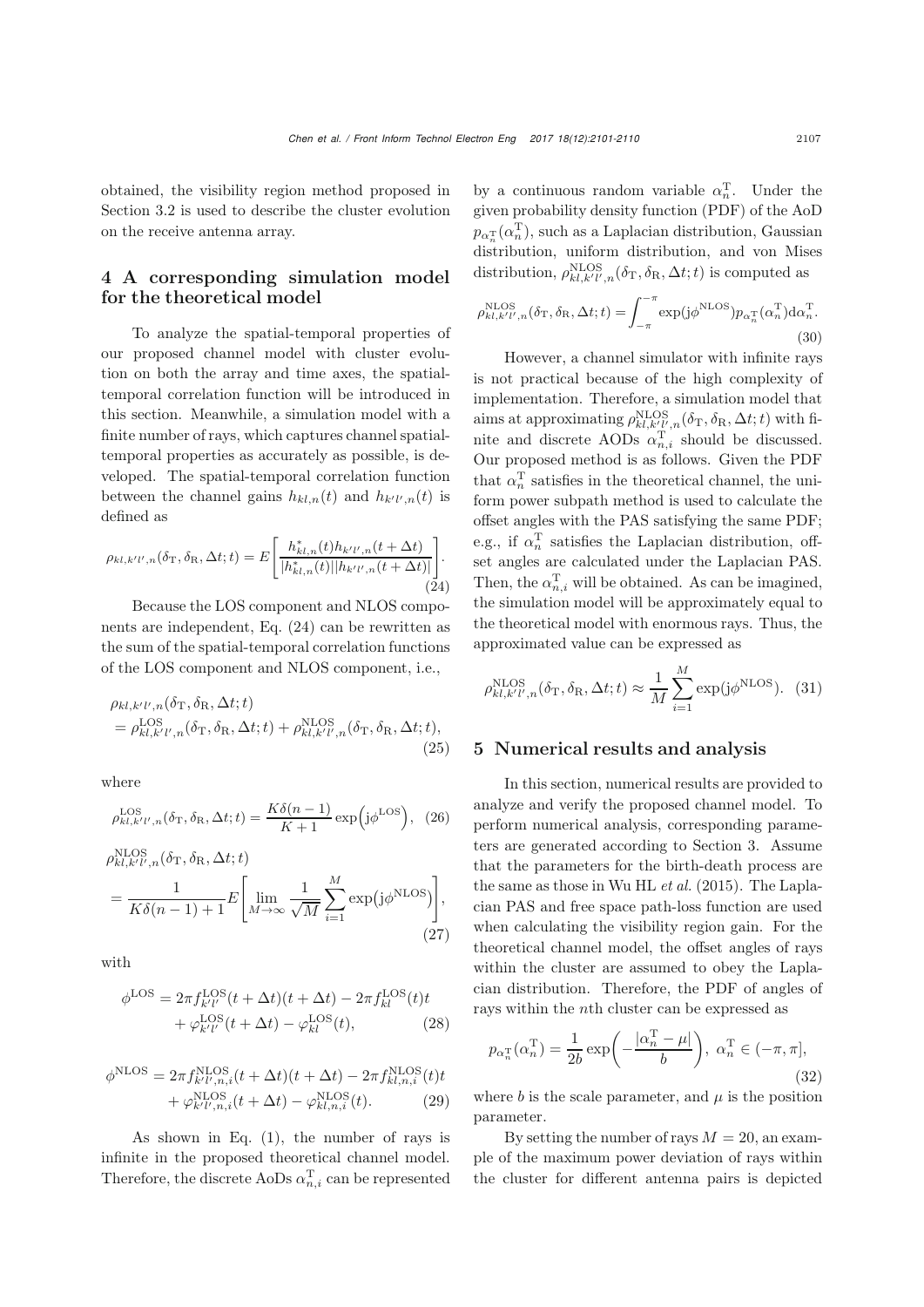in Fig. [4.](#page-7-0) It can be observed that the maximum power deviation is more than 6 dB for the antenna pair  $(k, l) = (15, 15)$ , which may result in some rays within the cluster being invisible to the receive antenna. This shows the necessity for describing nonstationary properties of clusters in terms of rays. Furthermore, by setting the threshold value  $-100$ dB, an example of ray evolution on the array axis is depicted in Fig. [5.](#page-7-1) There are originally 20 rays  $(Ray<sub>1</sub>)$ to  $\text{Ray}_{20}$  existing within one cluster, and these rays evolve according to their visibility gain. It can be observed that four rays  $(Ray_{13}, Ray_{15}, Ray_{17}, Ray_{19})$ of the original 20 rays are invisible to the first antenna.  $\text{Ray}_{10}$  is visible to the entire receive antenna array, and  $\text{Ray}_5$  is visible to a portion of the receive antenna array. As a result, different antenna elements may observe different rays within one cluster. Additionally, unlike the description of the visibility region from the cluster perspective, the existing rays within the cluster and their parameters are sufficient for computing channel coefficients.



<span id="page-7-0"></span>Fig. 4 An example of maximum power deviation of rays within the cluster

By setting  $\Delta t = 0$ , the spatial-temporal correlation function reduces to the spatial cross-correlation function (CCF)  $\rho_{kl,k'l',n}(\delta_{\rm T}, \delta_{\rm R}; t)$ . Furthermore, if we set  $\delta_{\rm T} = 0$ , the impact of the number of rays within the cluster on the absolute spatial CCF  $|\rho_{11,12,1}(0,\delta_{\rm R};t)|$  of the receiver is depicted in Fig. [6.](#page-7-2) The figure shows that the increase in the number of rays results in higher receiver antenna correlations. In addition, the spatial CCF values of the simulation model are approaching those of the theoretical model with an increasing number of rays. Therefore, it shows that the simulation model is able to capture the channel spatial correlation



<span id="page-7-1"></span>Fig. 5 An example of ray evolution on the receive antenna array (the asterisk symbol in the twodimensional plane means its corresponding antenna element observes its corresponding ray element)

characteristic with the finite number of rays.

By setting the number of rays  $M = 80$ , the receiver absolute spatial CCF in terms of different values of adjacent antenna  $(k', k)$  pairs with  $|k'$  $k| = 1$  is depicted in Fig. [7.](#page-8-0) On one hand, it shows the trend that spatial CCF values slowly decrease as the normalized antenna spacing increases, which is similar to the observation in [Wu HL](#page-9-19) *et al.* [\(2015\)](#page-9-19). On the other hand, as to  $|k'-k|=1$ , spatial CCF values are different with different values of  $k'$  and k, which shows that the spatial CCF value depends not only on the absolute difference between antenna indices but also on the reference antenna indices. Therefore, WSS properties on the antenna array axis are not valid under the spherical wave-front assumption.



<span id="page-7-2"></span>Fig. 6 Absolute receiver spatial cross-correlation function (CCF)  $|\rho_{11,12,1}(0,\delta_{\rm R};t)|$  of the proposed channel model in terms of the number of rays at the receiver side  $(M_R = 32, M_T = 1, t = 1$  s,  $D = 150$  m,  $b = 1$ ,  $\mu = 0$ ,  $\beta_{\text{T}} = \beta_{\text{R}} = \pi/2$ ,  $\lambda = 0.15$  m,  $f_{\text{max}} = 66.66 \text{ Hz}, \theta_v = \pi/3, \text{ NLOS}$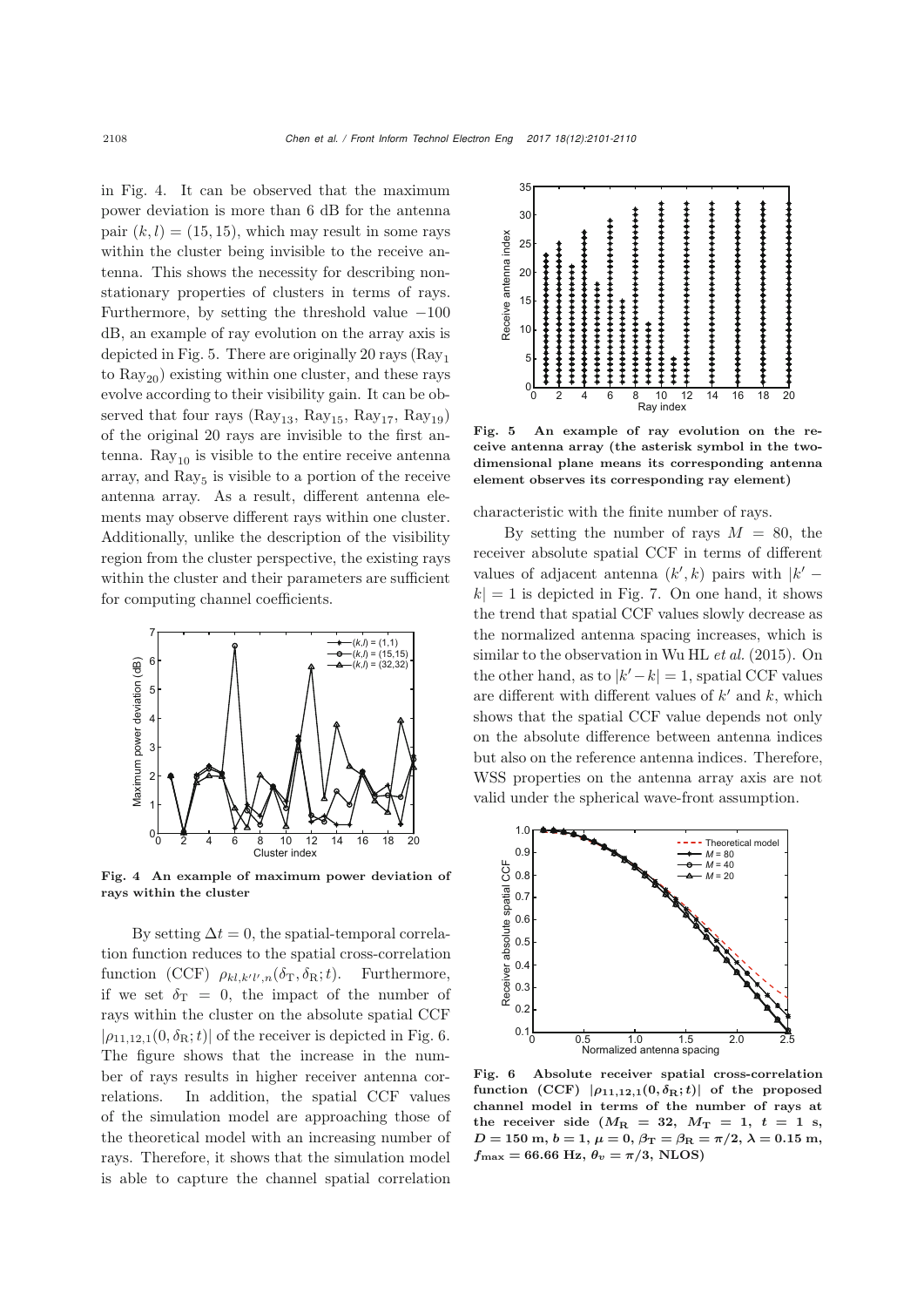

<span id="page-8-0"></span>Fig. 7 Absolute receiver spatial cross-correlation  $\text{function} \ (\text{CCF}) \ |\rho_{k1,k'1,1}(0,\delta_\text{R};t)| \ \text{of the proposed}$ channel model in terms of different values of  $(k', k)$  $\text{pairs with } |k'-k| = 1 \text{ } (M_{\text{R}} = 32, M_{\text{T}} = 1, t = 1 \text{ s})$  $D = 150$  m,  $b = 1$ ,  $\mu = 0$ ,  $M = 80$ ,  $\beta_{\text{T}} = \beta_{\text{R}} = \pi/2$ ,  $\lambda = 0.15$  m,  $f_{\text{max}} = 66.66$  Hz,  $\theta_v = \pi/3$ , NLOS)

Setting  $l = l'$  and  $k = k'$ , the absolute temporal auto-correlation function (ACF)  $|\rho_{kl,n}(\Delta t;t)|$ , in terms of the number of rays within the cluster at the receiver side, is analyzed in Fig. [8.](#page-8-1) The figure shows that the temporal ACF decreases more slowly as the number of rays becomes larger, and the increase in the number of rays results in temporal ACF values of the simulation model being more similar to those of the theoretical model. Setting the number of rays  $M = 80$ , the auto-correlation characteristic of a single receive antenna at different times is shown in Fig. [9.](#page-8-2) Together with updated geometrical relationships and cluster evolution on both the array and time axes, Fig. [9](#page-8-2) shows that the temporal ACF value decreases as the time difference increases, demonstrating the temporal non-stationary characteristics of the model.

#### 6 Conclusions

A novel theoretical non-stationary channel model reflecting the spherical wave-front assumption and cluster evolution on both the array and time axes is proposed for massive MIMO. A spherical wavefront has been assumed to capture the characteristics of AoA shifts and Doppler frequency variations because of near-field effects, and expressions for calculating channel coefficients are derived. To describe the non-stationary properties of clusters on both the array and time axes, we propose a novel visibility region method that models cluster evolution in terms of the ray visibility gain. Combining this visibility



<span id="page-8-1"></span>Fig. 8 Absolute receiver temporal auto-correlation function (ACF)  $|\rho_{11,1}(\Delta t;t)|$  of the proposed channel model in terms of the number of rays within the cluster at the receiver side  $(M_R = 32, M_T = 32)$   $t = 1$  s,  $D = 150$  m,  $b = 1$ ,  $\mu = 0$ ,  $\beta_{\text{T}} = \beta_{\text{R}} = \pi/2$ ,  $\lambda = 0.15$  m,  $f_{\text{max}} = 66.66 \text{ Hz}, V_c = 1 \text{ m/s}, \ \theta_{c,n} = \pi/3, \ \theta_v = \pi/3,$ NLOS)



<span id="page-8-2"></span>Fig. 9 Absolute temporal auto-correlation function  $(ACF)$  of  $Cluster_1 | p_{11,1}(\Delta t;t) |$  of the proposed channel model in terms of time  $t = 1$  s and  $t = 3$  s ( $M_R =$ **32**, *M***<sup>T</sup> = 32**, *D* **= 150** m, *b* **= 1**, *μ* **= 0**, *M* **= 80**,  $\beta_{\text{T}} = \beta_{\text{R}} = \pi/2, \ \lambda = 0.15 \text{ m}, \ f_{\text{max}} = 66.66 \text{ Hz},$  $V_c = 1 \text{ m/s}, \ \theta_{c,n} = \pi/3, \ \theta_v = \pi/3, \ \text{NLOS}$ 

region with the birth-death process, a novel cluster evolution algorithm is presented. Additionally, the impacts of cluster evolution and the spherical wavefront assumption on the statistical properties of the channel model are investigated. A simulation model corresponding to the theoretical model is also proposed, and simulation results show that the channel characteristics of the simulation model are consistent with those of the theoretical model. Consequently, our proposed channel model, which captures the important channel features of massive MIMO channels, can serve as a design framework to model massive MIMO channels.